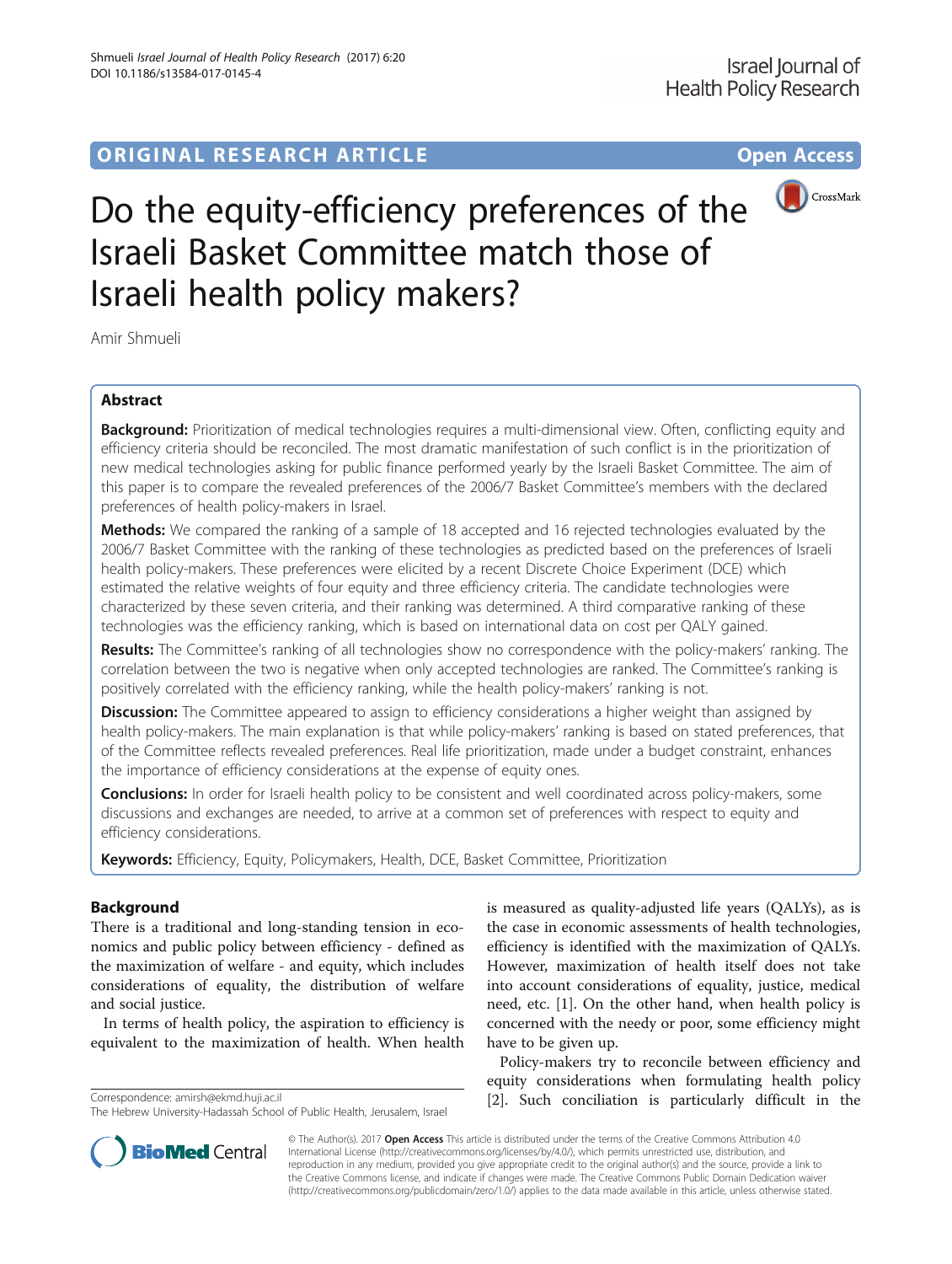prioritization of new medical technologies facing a limited budget, as is the case of the decisions made by the members of the Israeli Basket Committee.

While general guidelines and principles were offered to the members of the Committee [[3](#page-8-0)], their actual decisions were never analysed with respect to the conciliation of equity and efficiency criteria.

The 2006/7 Basket Committee reported not only its inclusion decisions, but also ranked the accepted technologies. An earlier study [\[4](#page-8-0)] examined the concordance between this prioritization of technologies and prioritization based on international data on cost per QALY gained by these technologies, the most significant efficiency criterion. The findings indicated that while the concordance is weak and several marked differences exist, the correlation between the two rankings is significantly positive, and in general, the inclusion decisions – as well as the prioritization of the accepted technologies might be justified on efficiency grounds.

A recent Discrete Choice Experiment (DCE) elicited the declared preferences of Israeli health policy-makers with regard to efficiency and equity considerations. The results indicated that the preferences of Israeli health policy-makers with regard to equity and efficiency criteria are quite balanced. This balance is quite exceptional when comparing the Israeli preferences to those declared by health policy-makers in other countries [\[5](#page-8-0)].

#### **Objectives**

The objective of this study is to compare the revealed ranking of the technologies evaluated by the 2006/7 Basket Committee's members with the ranking derived from the declared preferences of health policy-makers in Israel.

#### Methods

A recent DCE estimated the relative weights of equity and efficiency criteria in the preferences of Israeli health policy-makers [[5\]](#page-8-0).

The criteria were taken from an international study [[6](#page-8-0)], and were adapted to the Israeli reality. Four equity criteria were used: severity of the disease (measured as less or more than 2 healthy years), age of treated patients (young vs. others and elderly vs. others), and the extent to which the subsidization of the poor is important. The three efficiency criteria included the potential number of beneficiaries (more or less than 100,000), the extent of the health benefits to the patient (less or more than 5 healthy years), and the results of economic assessments (cost per QALY gained is less or more than GNP per capita).

Since national health insurance systems, such as the Israeli one, are based on solidarity and cross-subsidization between the rich/ healthy and the sick/ poor, the criterion relating to the "subsidization of the poor" was reformulated as "the technology should be financed publicly so

that the poor could afford it" (yes or no). The operational definition of affordability was based on actual policy: the monthly copayment ceiling for chronic patients was about 250 NIS in 2006, and we assumed that a monthly cost of a technology - if not financed publicly - of less than 125 NIS is affordable to the poor. This threshold is equivalent to 10% of the Israeli official poverty line in 2006. Consequently, technologies with a monthly cost of use of less than 125 NIS are characterized by "no" for this criterion, and more expensive technologies are characterized by "yes". In order to explore the effect of the threshold in the criteria "the technology should be financed publicly so that the poor can use it" (125 NIS), we repeated the analysis with a threshold of 250 NIS.

The sample included past and present senior managers from the Ministry of Health, Ministry of Finance, the Sickness Funds, the Israeli Medical Associations, and hospitals' directors. Sixty-five out of 146 policy-makers completed the survey. Due to technical problems, only 40 of them completed the demographic questions. The survey did not need a Helsinki approval.

The weights of the seven criteria were estimated using DCE methodology by the software 1000Minds. For more details see [\[5](#page-8-0)]. Once these weights are known, any technology, characterized by the seven criteria, can be evaluated and assigned a "desirability score". This score indicates the likelihood that the technology – characterized by its own levels on the criteria, and using the estimated weights of the criteria – is preferred to other technologies (characterized by their own profiles of the criteria's levels).

We focus in this paper on the decisions and prioritization made by the 2006/7 Basket Committee. In addition to deciding which technologies were included in the Basket financed by public funds, the Committee also ranked the accepted technologies.

Using the material presented to the Committee and consultations with physicians, we characterized random samples of 18 accepted technologies and 16 rejected technologies as profiles of the 7 criteria. Each technology was assigned a desirability score, predicted using the estimated weights, and the ranking of the entire set – as well as of the accepted technologies only – resulted. We derived the ranking for the entire sample of Israeli health policy-makers, as well as that for physicians and those who have ever served on the Basket Committee.

### Results

The exact definition of the seven criteria and their weights – as well as the total weight of the equity and efficiency criteria – in the selected sub-groups of health policy-makers, are presented in Table [1](#page-2-0) (further details on the international comparison can be found in [[5\]](#page-8-0)).

The two most important criteria in all sub-groups and in the entire sample are "funding the technology is necessary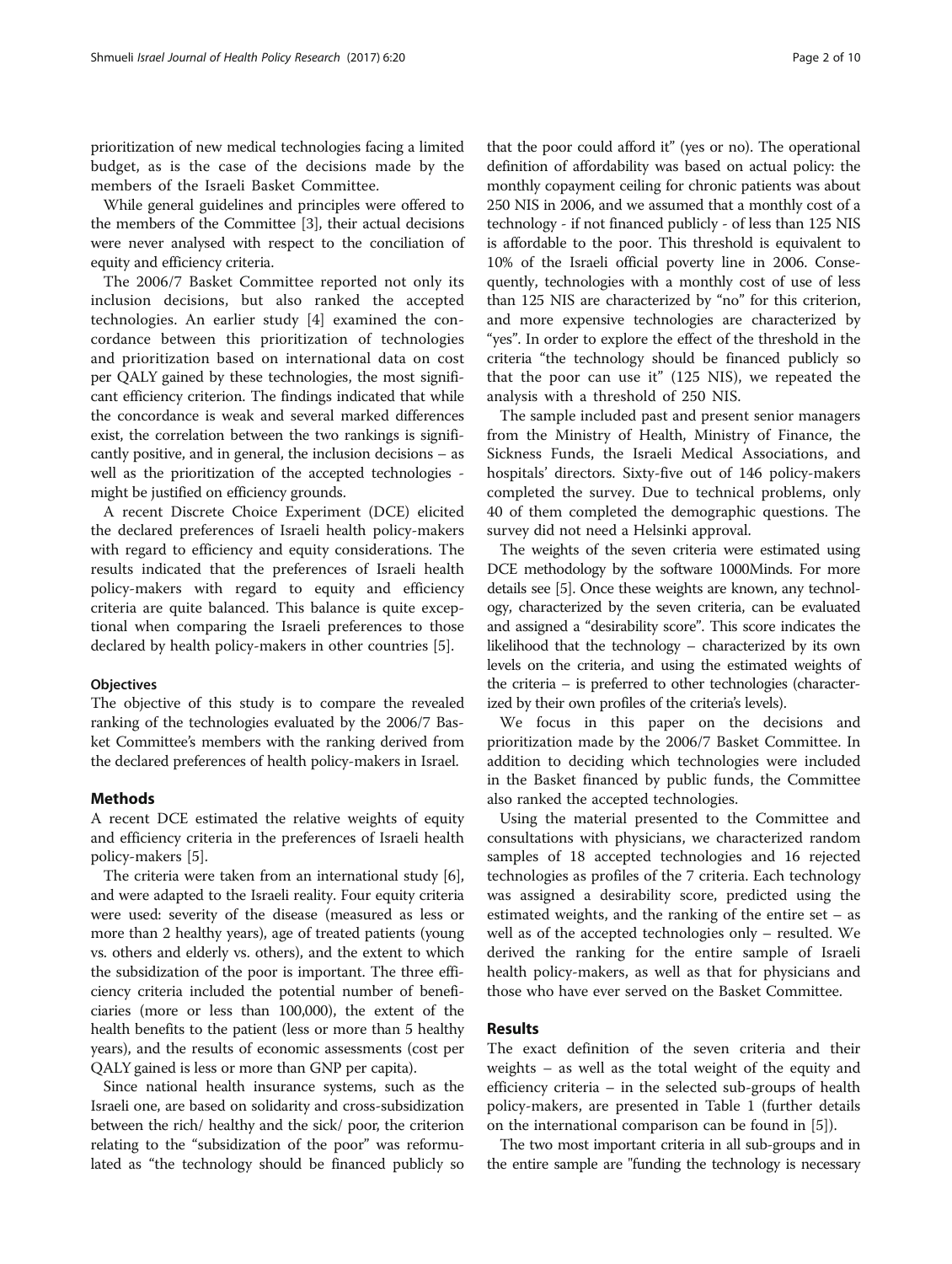<span id="page-2-0"></span>

|                                                                  |                | Table 1 Relative weights of the equity and efficiency                                                                                                                   | criteria                                                                                  |                                                                                         |                                                                                 |                                                                            |                                                                             |                                                                    |                                   |               |                  |
|------------------------------------------------------------------|----------------|-------------------------------------------------------------------------------------------------------------------------------------------------------------------------|-------------------------------------------------------------------------------------------|-----------------------------------------------------------------------------------------|---------------------------------------------------------------------------------|----------------------------------------------------------------------------|-----------------------------------------------------------------------------|--------------------------------------------------------------------|-----------------------------------|---------------|------------------|
|                                                                  |                | Equity criteria                                                                                                                                                         |                                                                                           |                                                                                         |                                                                                 | Efficiency criteria                                                        |                                                                             |                                                                    |                                   |               |                  |
|                                                                  |                | less than 2 healthy<br>patients suffering<br>Number of The technology<br>respondents is intended for<br>from a serious<br>expectancy is<br>disease (life<br>years): Yes | common among<br>echnology<br>treat a disease<br>is intended to<br>children: Yes<br>The Te | is intended to treat<br>among the elderly:<br>a disease common<br>The technology<br>Yes | the poor can use<br>required so that<br>technology is<br>Funding the<br>it: Yes | Adjusted Life Year:<br>Less than the GNP<br>Cost per Quality<br>per capita | more than 100,000<br>patients requiring<br>the technology:<br>The Number of | Individual Benefit:<br>addition of more<br>than 5 healthy<br>years | Efficiency Equity Total<br>Weight | Weight        |                  |
| Physicians                                                       | 25             |                                                                                                                                                                         | $\frac{8}{1}$                                                                             | ᡡ                                                                                       | 20                                                                              | $\overline{C}$                                                             | ⋣                                                                           | $\frac{8}{10}$                                                     | 4                                 | \$9           | $\overline{00}$  |
| Non-physicians                                                   | $\overline{1}$ | ∝                                                                                                                                                                       |                                                                                           | ᡡ                                                                                       | $\overline{0}$                                                                  | $\frac{3}{2}$                                                              | $\frac{8}{1}$                                                               | $\frac{8}{10}$                                                     | 49                                | 51            | $\overline{100}$ |
| Basket Committee<br>Ever served on                               |                | ᡡ                                                                                                                                                                       |                                                                                           | ത                                                                                       | $\frac{8}{1}$                                                                   | $\frac{8}{1}$                                                              | $\frac{6}{1}$                                                               | 20                                                                 | 51                                | $\frac{1}{2}$ | 100              |
| Never did                                                        | 29             | $\supseteq$                                                                                                                                                             | $\frac{6}{1}$                                                                             | Ō                                                                                       | $\overline{N}$                                                                  |                                                                            | $\frac{6}{1}$                                                               |                                                                    | 4                                 | SS,           | $\overline{0}$   |
| answering the<br>questionnaire<br>demographic<br>Respondents     | $\sqrt{4}$     | $\subseteq$                                                                                                                                                             | $\overline{\circ}$                                                                        | Ō                                                                                       | $\approx$                                                                       | $\overline{1}$                                                             | $\frac{6}{2}$                                                               | $\frac{8}{18}$                                                     | $\frac{4}{6}$                     | 54            | 100              |
| Respondents not<br>answering the<br>questionnaire<br>demographic | 25             |                                                                                                                                                                         |                                                                                           |                                                                                         |                                                                                 |                                                                            | $\tilde{=}$                                                                 | $\overline{z}$                                                     | $\overline{4}$                    | 53            | $\overline{100}$ |
| Total                                                            | 65             |                                                                                                                                                                         | $\overline{4}$                                                                            | $\approx$                                                                               | $\overline{0}$                                                                  | $\approx$                                                                  | $\frac{5}{1}$                                                               | $\frac{1}{2}$                                                      | $\frac{4}{6}$                     | 54            | 100              |
|                                                                  |                |                                                                                                                                                                         |                                                                                           |                                                                                         |                                                                                 |                                                                            |                                                                             |                                                                    |                                   |               |                  |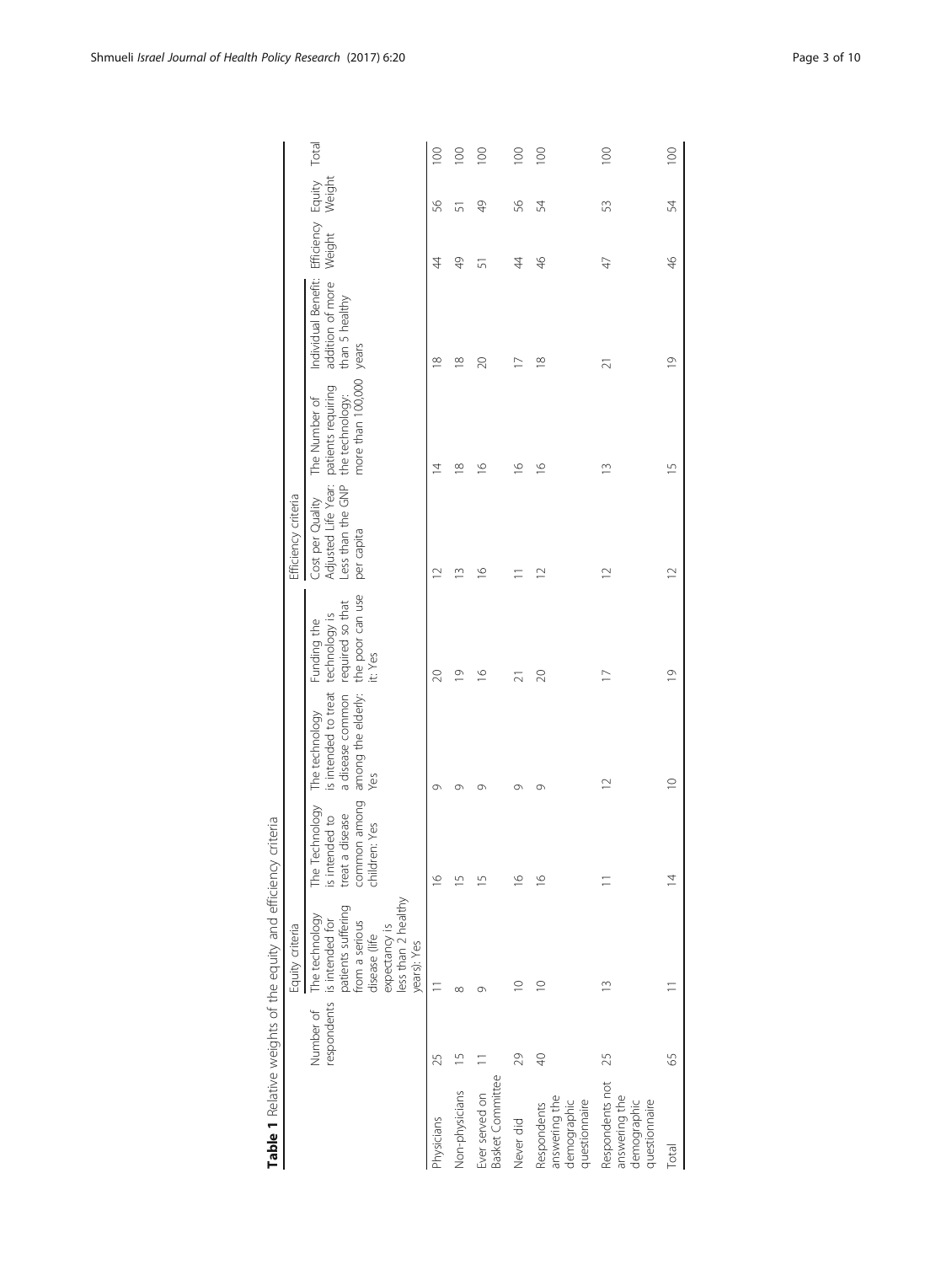<span id="page-3-0"></span>so that the poor will also be able to use it", clearly an equity criterion, and "benefit to the individual", a major efficiency criterion. The criteria whether the technology was intended primarily for the elderly or to treat a severe disease were the least important in all subgroups, both of them being equity criteria.

In the entire sample, the efficiency criteria have a total weight of 46% and the equity criteria – 54%. Physicians

tend slightly more toward equity criteria (total weight = 56%), and those who have ever served on a Basket Committee tend more to efficiency criteria (total weight = 51%).

Tables 2 and [3](#page-4-0) present side by side four rankings of the 34 technologies evaluated by the Committee (the technologies appear in the Tables according to their Committee's rank), using the two monthly cost thresholds – 125 and 250 NIS respectively. These rankings include the

Table 2 The Committee's and the sample ranking of technologies evaluated by the 2006/7 Basket Committee (monthly cost threshold  $= 125$  NIS)

| Technology                    | Committee's<br>inclusion decision | Rank Basket<br>Committee | Rank survey - Total | Rank survey -<br>Physicians | Rank survey - Members<br>of any Basket Committee | Rank efficiency <sup>a</sup> |
|-------------------------------|-----------------------------------|--------------------------|---------------------|-----------------------------|--------------------------------------------------|------------------------------|
| Crestor Ezetrol               | <b>YES</b>                        | $\mathbf{1}$             | 18                  | 18                          | 15                                               | 12                           |
| Atacand Ocsaar Diovan Olmetec | <b>YES</b>                        | $\overline{2}$           | 29                  | 29                          | 25                                               | $\mathsf{3}$                 |
| Lantus Levemir                | <b>YES</b>                        | 3                        | 29                  | 29                          | 25                                               | 5                            |
| Apidra Humalog Novorapid      | YES                               | $\overline{4}$           | 29                  | 29                          | 25                                               | 9                            |
| Eloxatin                      | <b>YES</b>                        | 5                        | 15                  | 15                          | 15                                               | $\overline{4}$               |
| Xeloda                        | <b>YES</b>                        | 6                        | 15                  | 15                          | 15                                               | $\mathbf{1}$                 |
| Herceptin                     | <b>YES</b>                        | 7                        | 11                  | 11                          | 12                                               | 23                           |
| Hepsera                       | <b>YES</b>                        | 8                        | 3                   | 3                           | $\mathsf{3}$                                     | 16                           |
| Viread                        | YES                               | 9                        | 9                   | 8                           | $\overline{7}$                                   | 22                           |
| Prevnar                       | <b>YES</b>                        | 10                       | 33                  | 33                          | 33                                               | 32                           |
| Mabthera                      | <b>YES</b>                        | 11                       | $\mathbf{1}$        | $\ensuremath{\mathsf{1}}$   | $\ensuremath{\mathsf{1}}$                        | 14                           |
| Keppra                        | <b>YES</b>                        | 12                       | 21                  | 21                          | 24                                               | 28                           |
| Zyprexa                       | <b>YES</b>                        | 13                       | 22                  | 22                          | 22                                               | 6                            |
| Exjade                        | YES                               | 14                       | 5                   | $\overline{4}$              | $\overline{4}$                                   | 19                           |
| Plavix (cardiac)              | YES                               | 15                       | 8                   | 8                           | 5                                                | 10                           |
| Growth hormon                 | YES                               | 16                       | 14                  | 14                          | 11                                               | 13                           |
| Plavix (stroke)               | <b>YES</b>                        | 17                       | $\mathbf{1}$        | $\mathbf{1}$                | $\ensuremath{\mathsf{1}}$                        | $\,8\,$                      |
| Velcade                       | <b>YES</b>                        | 18                       | $\overline{4}$      | 5                           | 5                                                | 27                           |
| Zomera                        | NO                                | 26.5                     | 11                  | 11                          | 12                                               | 29                           |
| Apo-Go                        | NO                                | 26.5                     | 6                   | 6                           | 9                                                | 21                           |
| Azilect                       | NO                                | 26.5                     | 6                   | 6                           | 9                                                | 17                           |
| Cetuximab (Erbitux®)          | NO                                | 26.5                     | 25                  | 24                          | 25                                               | 31                           |
| Doxil                         | <b>NO</b>                         | 26.5                     | 15                  | 15                          | 15                                               | 11                           |
| Emend                         | NO                                | 26.5                     | 25                  | 24                          | 25                                               | 33                           |
| Erlotinib (Tarceva®)          | NO                                | 26.5                     | 25                  | 24                          | 25                                               | 30                           |
| Faslodex                      | NO                                | 26.5                     | 11                  | 11                          | 12                                               | 24                           |
| Forteo                        | NO                                | 26.5                     | 28                  | 28                          | 25                                               | 34                           |
| Gardasil                      | <b>NO</b>                         | 26.5                     | 9                   | 8                           | $\overline{7}$                                   | 20                           |
| Lucentis                      | NO                                | 26.5                     | 18                  | 18                          | 15                                               | 18                           |
| Rimonabant (Acomplia®)        | NO                                | 26.5                     | 34                  | 34                          | 34                                               | 25                           |
| Sifrol                        | NO                                | 26.5                     | 20                  | 20                          | 21                                               | 26                           |
| Spiriva                       | <b>NO</b>                         | 26.5                     | 29                  | 29                          | 25                                               | $\overline{7}$               |
| Zemplar                       | <b>NO</b>                         | 26.5                     | 22                  | 22                          | 22                                               | 15                           |
| Zyban                         | NO                                | 26.5                     | 24                  | 27                          | 20                                               | $\overline{2}$               |
| Mean rank                     | YES                               | 9.5                      | 14.8                | 16.9                        | 16.1                                             | 14.0                         |
|                               | NO                                | 26.5                     | 19.3                | 19.2                        | 18.8                                             | 21.4                         |

<sup>a</sup>By international data on cost per QALY gained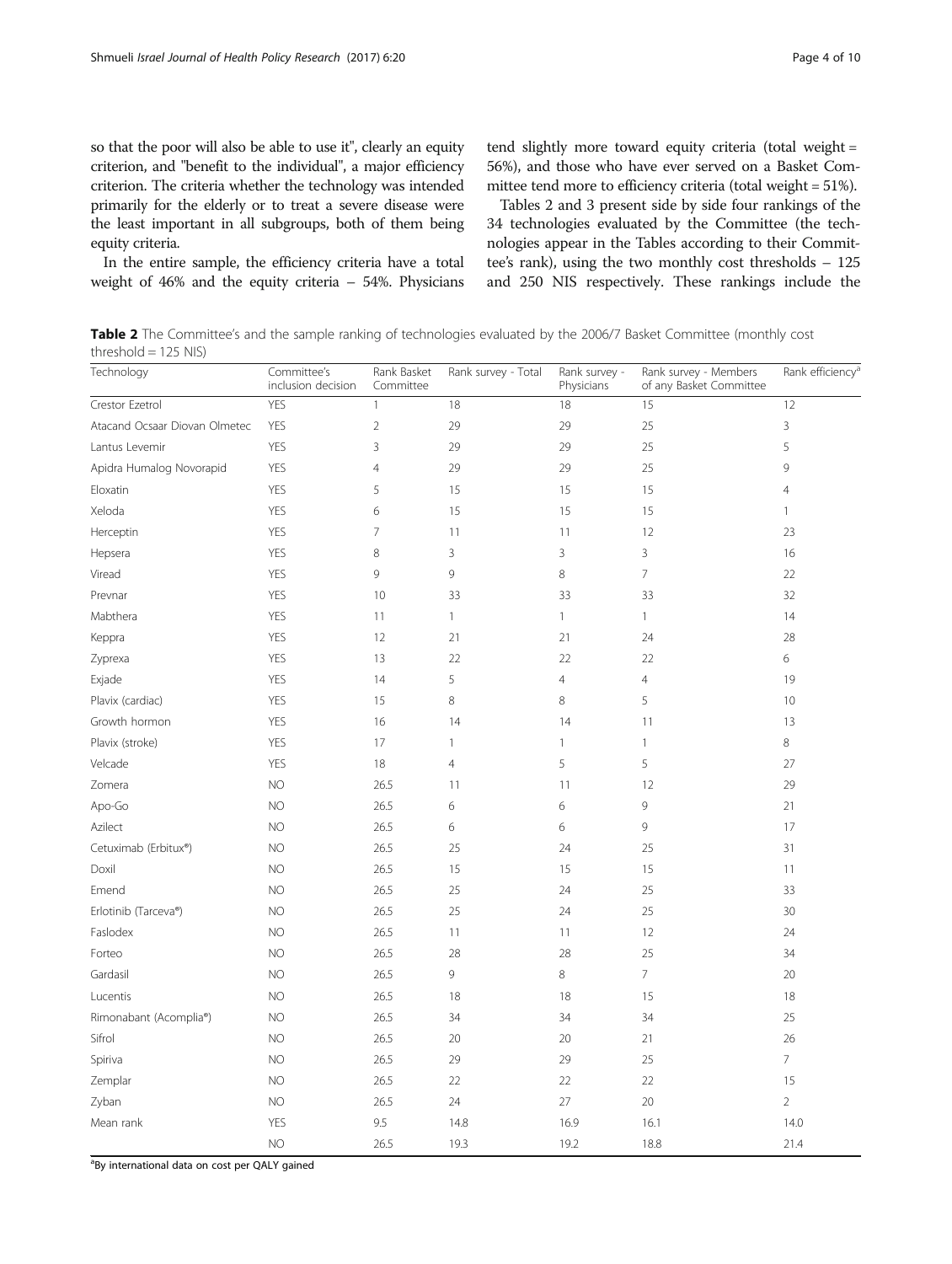| Technology                    | Committee's<br>inclusion decision | Rank Basket<br>Committee | Rank survey - Total Rank survey - | Physicians               | Rank survey - Members<br>of any Basket Committee | Rank efficiency <sup>a</sup> |
|-------------------------------|-----------------------------------|--------------------------|-----------------------------------|--------------------------|--------------------------------------------------|------------------------------|
| Crestor Ezetrol               | YES                               | $\mathbf{1}$             | 28                                | 28                       | 25                                               | 12                           |
| Atacand Ocsaar Diovan Olmetec | YES                               | $\overline{2}$           | 28                                | 28                       | 25                                               | $\overline{3}$               |
| Lantus Levemir                | YES                               | 3                        | 17                                | 17                       | 14                                               | 5                            |
| Apidra Humalog Novorapid      | <b>YES</b>                        | $\overline{4}$           | 28                                | 28                       | 25                                               | $\mathsf 9$                  |
| Eloxatin                      | YES                               | 5                        | 14                                | 14                       | 14                                               | $\overline{4}$               |
| Xeloda                        | <b>YES</b>                        | 6                        | 14                                | 14                       | 14                                               | 1                            |
| Herceptin                     | YES                               | $\overline{7}$           | 10                                | 10                       | 11                                               | 23                           |
| Hepsera                       | <b>YES</b>                        | 8                        | $\overline{2}$                    | $\overline{2}$           | $\sqrt{2}$                                       | 16                           |
| Viread                        | <b>YES</b>                        | 9                        | 9                                 | $\overline{\mathcal{I}}$ | $\overline{\mathcal{I}}$                         | 22                           |
| Prevnar                       | <b>YES</b>                        | 10                       | 32                                | 32                       | 32                                               | 32                           |
| Mabthera                      | <b>YES</b>                        | 11                       | 1                                 | $\mathbf{1}$             | $\mathbf{1}$                                     | 14                           |
| Keppra                        | <b>YES</b>                        | 12                       | 20                                | 20                       | 24                                               | 28                           |
| Zyprexa                       | <b>YES</b>                        | 13                       | 21                                | 21                       | 22                                               | 6                            |
| Exjade                        | <b>YES</b>                        | 14                       | $\overline{4}$                    | $\overline{4}$           | $\mathsf 3$                                      | 19                           |
| Plavix (cardiac)              | <b>YES</b>                        | 15                       | 7                                 | $\overline{7}$           | $\overline{4}$                                   | 10                           |
| Growth hormon                 | <b>YES</b>                        | 16                       | 13                                | 13                       | 10                                               | 13                           |
| Plavix (stroke)               | <b>YES</b>                        | 17                       | 7                                 | $\overline{\phantom{a}}$ | $\overline{4}$                                   | 8                            |
| Velcade                       | <b>YES</b>                        | 18                       | 3                                 | 3                        | $\overline{4}$                                   | 27                           |
| Zomera                        | <b>NO</b>                         | 26.5                     | 10                                | 10                       | 11                                               | 29                           |
| Apo-Go                        | <b>NO</b>                         | 26.5                     | 5                                 | 5                        | 8                                                | 21                           |
| Azilect                       | <b>NO</b>                         | 26.5                     | 5                                 | 5                        | $\,8\,$                                          | 17                           |
| Cetuximab (Erbitux®)          | NO                                | 26.5                     | 25                                | 25                       | 25                                               | 31                           |
| Doxil                         | NO                                | 26.5                     | 14                                | 14                       | 14                                               | 11                           |
| Emend                         | <b>NO</b>                         | 26.5                     | 33                                | 33                       | 33                                               | 33                           |
| Erlotinib (Tarceva®)          | NO                                | 26.5                     | 25                                | 25                       | 25                                               | 30                           |
| Faslodex                      | NO                                | 26.5                     | 10                                | 10                       | 11                                               | 24                           |
| Forteo                        | NO                                | 26.5                     | 27                                | 27                       | 25                                               | 34                           |
| Gardasil                      | NO                                | 26.5                     | 23                                | 23                       | 19                                               | $20\,$                       |
| Lucentis                      | NO                                | 26.5                     | 17                                | 17                       | 14                                               | 18                           |
| Rimonabant (Acomplia®)        | NO                                | 26.5                     | 34                                | 34                       | 34                                               | 25                           |
| Sifrol                        | NO                                | 26.5                     | 19                                | 19                       | 21                                               | 26                           |
| Spiriva                       | NO                                | 26.5                     | 28                                | 28                       | 25                                               | $\overline{7}$               |
| Zemplar                       | NO                                | 26.5                     | 21                                | 21                       | 22                                               | 15                           |
| Zyban                         | NO                                | 26.5                     | 23                                | 23                       | 19                                               | $\overline{2}$               |
| Mean rank                     | <b>YES</b>                        | 9.5                      | 14.3                              | 14.2                     | 13.4                                             | 14.0                         |
|                               | NO                                | 26.5                     | 19.9                              | 19.9                     | 19.6                                             | 21.4                         |

<span id="page-4-0"></span>Table 3 The Committee's and the sample ranking of technologies evaluated by the 2006/7 Basket Committee (monthly cost threshold  $= 250$  NIS)

<sup>a</sup>By international data on cost per QALY gained

rankings derived from the total sample of health policymakers, the physicians and members of the past and present Basket Committees in the sample, and the efficiency ranking according to cost per QALY gained.

Since the Committee did not rank the rejected technologies, we assigned them a value of 26.5, the mean rank of the technologies rejected whatever their actual ranking is (19–34).

According to Table [2,](#page-3-0) four technologies were rejected by the Committee but ranked relatively high by the DCE: Gardasil and Zyban were ranked between second and fourth, and Apo-Go and Azilect were ranked  $12^{th}$ - $14^{th}$ .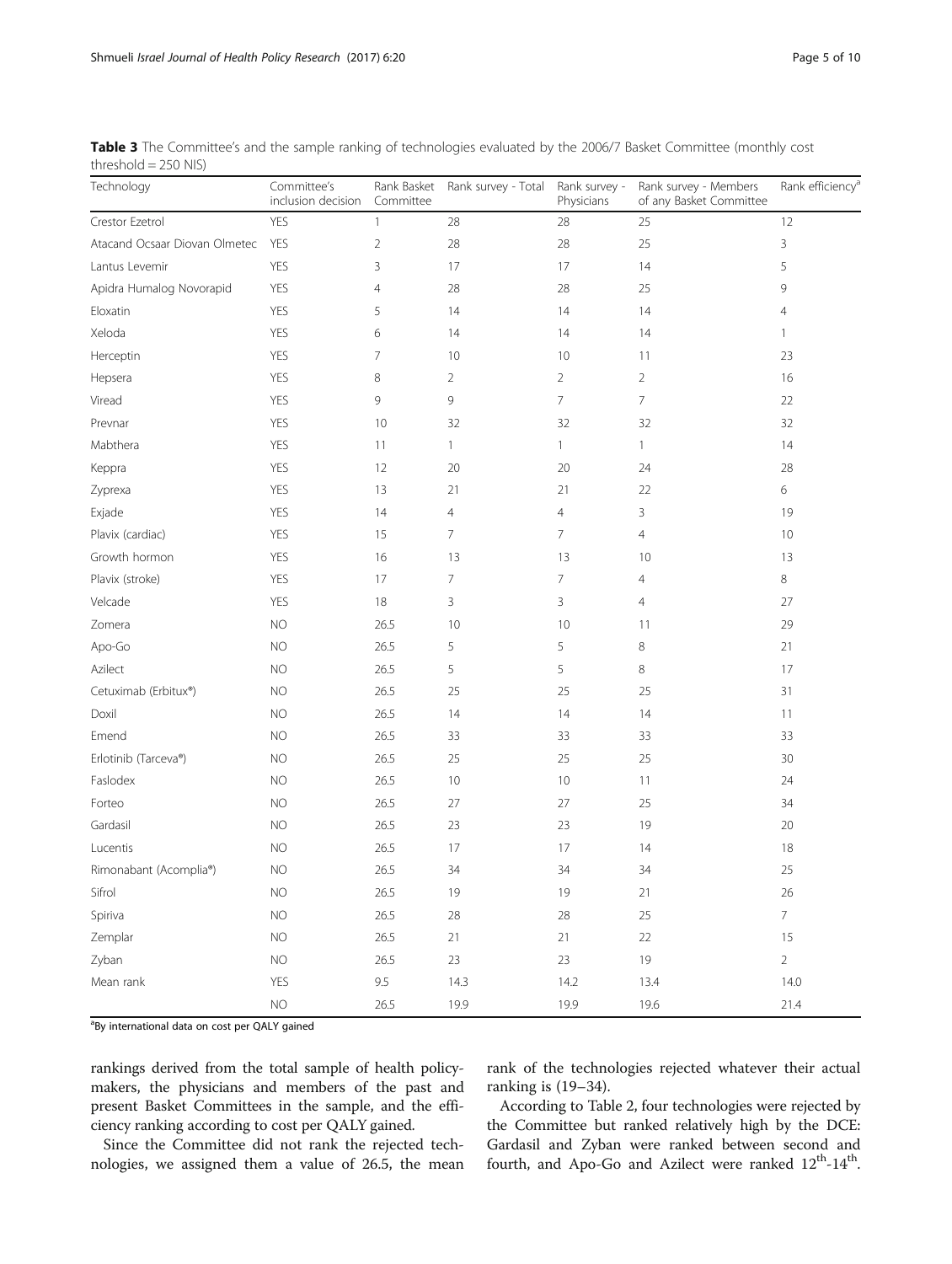On the other hand, Eloxatin and Xeloda were accepted by the Committee (ranked  $5<sup>th</sup>-6<sup>th</sup>$ ), but were ranked relatively low  $(22<sup>nd</sup>-23<sup>rd</sup>)$  by the sample, and Crestor-Ezetrol  $(1<sup>st</sup>$ choice of the Committee) was ranked  $22<sup>nd</sup> - 26<sup>th</sup>$  by the sample. Growth hormone, an accepted technology ranked 16<sup>th</sup> by the Committee, was ranked 22<sup>nd</sup> by the sample. Finally, Plavix prescribed to stroke patients, was ranked 16<sup>th</sup> by the Committee, but was the first choice of health policy-makers in the sample.

By definition, the mean Committee's rank of the accepted technologies is 9.5, and that of the rejected ones is 26.5. In the sample of health policy-makers, the corresponding means are 14.8 and 19.3 respectively, indicating that, on the whole, the policy-makers found the accepted technologies less desirable, and the rejected ones – less undesirable. The means among the physicians and those who have ever been members of the Basket Committee in the sample were 16.9 vs. 19.2 and 16.1 vs. 18.8 respectively. The efficiency ranking presents a similar picture, though closer to the Committee's ranking – the means are 14 and 21.4 respectively.

When the monthly cost threshold increased to 250 NIS (Table [3\)](#page-4-0), four technologies – Plavix (stroke), Gardasil, Emend and Crestor Ezetrol - turned to be characterized by "no" instead of "yes" on the criteria "the technology should be financed publicly so that the poor

can use it" (namely, their monthly cost is lower than 250 NIS – but higher than 125 NIS). Their rank dropped considerably: from 1<sup>st</sup> to  $7<sup>th</sup>$ , from 9<sup>th</sup> to 23<sup>rd</sup>, from 25<sup>th</sup> to  $33<sup>rd</sup>$  and from  $18<sup>th</sup>$  to  $28<sup>th</sup>$  respectively. Consequently, Lantus Levemir, a relatively cheap technology advanced from the  $29<sup>th</sup>$  to the  $17<sup>th</sup>$  place.

The increased threshold made the Committee's accepted technologies more desirable by the sample of policymakers.

Tables 4 and [5](#page-6-0) present similar rankings, but for the 18 technologies accepted. In Table 4, the top four technologies accepted by the Committees were ranked 12- 15<sup>th</sup> by the sample. On the other hand, Plavix for stroke patients was ranked  $17<sup>th</sup>$  by the Committee but was ranked  $1^{st}$  in the sample, and Mabthera –  $11^{th}$  by the Committee and  $1<sup>nd</sup>$  by the sample. Velcade, ranked last  $(18<sup>th</sup>)$  by the Committee, was seen as more desirable  $(4^{th} - 5^{th})$  by the sample.

When the monthly cost threshold increased to 250 NIS (Table [5\)](#page-6-0), Plavix (stroke) and Crestor Ezetrol, the two accepted technologies which cost below 250 NIS (but above 125 NID), lost some of their desirability and their ranking dropped from  $12<sup>th</sup>$  to  $15<sup>th</sup>$ , and from  $1<sup>st</sup>$ to 5<sup>th</sup> respectively.

Tables [6](#page-6-0) and [7](#page-7-0) present summary measures – correlations - of the joint distributions of the sample's rankings,

Table 4 The Committee's and the sample ranking of technologies accepted by the 2006/7 Basket Committee (monthly cost threshold  $= 125$  NIS)

| Technology                    | Rank Basket<br>Committee | Diagonal | Rank survey - Total | Rank survey -<br>Physicians | Rank survey - Members<br>of the Basket Committee | Rank efficiency <sup>a</sup> |
|-------------------------------|--------------------------|----------|---------------------|-----------------------------|--------------------------------------------------|------------------------------|
| Crestor Ezetrol               |                          |          | 12                  | 12                          | 10                                               | 9                            |
| Atacand Ocsaar Diovan Olmetec | 2                        | 2        | 15                  | 15                          | 15                                               | $\overline{2}$               |
| Lantus Levemir                | 3                        | 3        | 15                  | 15                          | 15                                               | $\overline{4}$               |
| Apidra Humalog Novorapid      | 4                        | 4        | 15                  | 15                          | 15                                               | 7                            |
| Eloxatin                      | 5                        | 5        | 10                  | 10                          | 10                                               | 3                            |
| Xeloda                        | 6                        | 6        | 10                  | 10                          | 10                                               |                              |
| Herceptin                     | 7                        | 7        | 8                   | 8                           | 9                                                | 15                           |
| Hepsera                       | 8                        | 8        | 3                   | 3                           | 3                                                | 12                           |
| Viread                        | 9                        | 9        | 7                   | 6                           | 7                                                | 14                           |
| Prevnar                       | 10                       | 10       | 18                  | 18                          | 18                                               | 18                           |
| Mabthera                      | 11                       | 11       |                     | $\mathbf{1}$                |                                                  | 11                           |
| Keppra                        | 12                       | 12       | 13                  | 13                          | 14                                               | 5                            |
| Zyprexa                       | 13                       | 13       | 14                  | 14                          | 13                                               | 17                           |
| Exjade                        | 14                       | 14       | 5                   | $\overline{4}$              | 4                                                | 13                           |
| Plavix (cardiac)              | 15                       | 15       | 6                   | 6                           | 5                                                | 8                            |
| Growth hormon                 | 16                       | 16       | 9                   | 9                           | 8                                                | 10                           |
| Plavix (stroke)               | 17                       | 17       |                     |                             |                                                  | 6                            |
| Velcade                       | 18                       | 18       | $\overline{4}$      | 5                           | 5                                                | 16                           |

<sup>a</sup>By international data on cost per QALY gained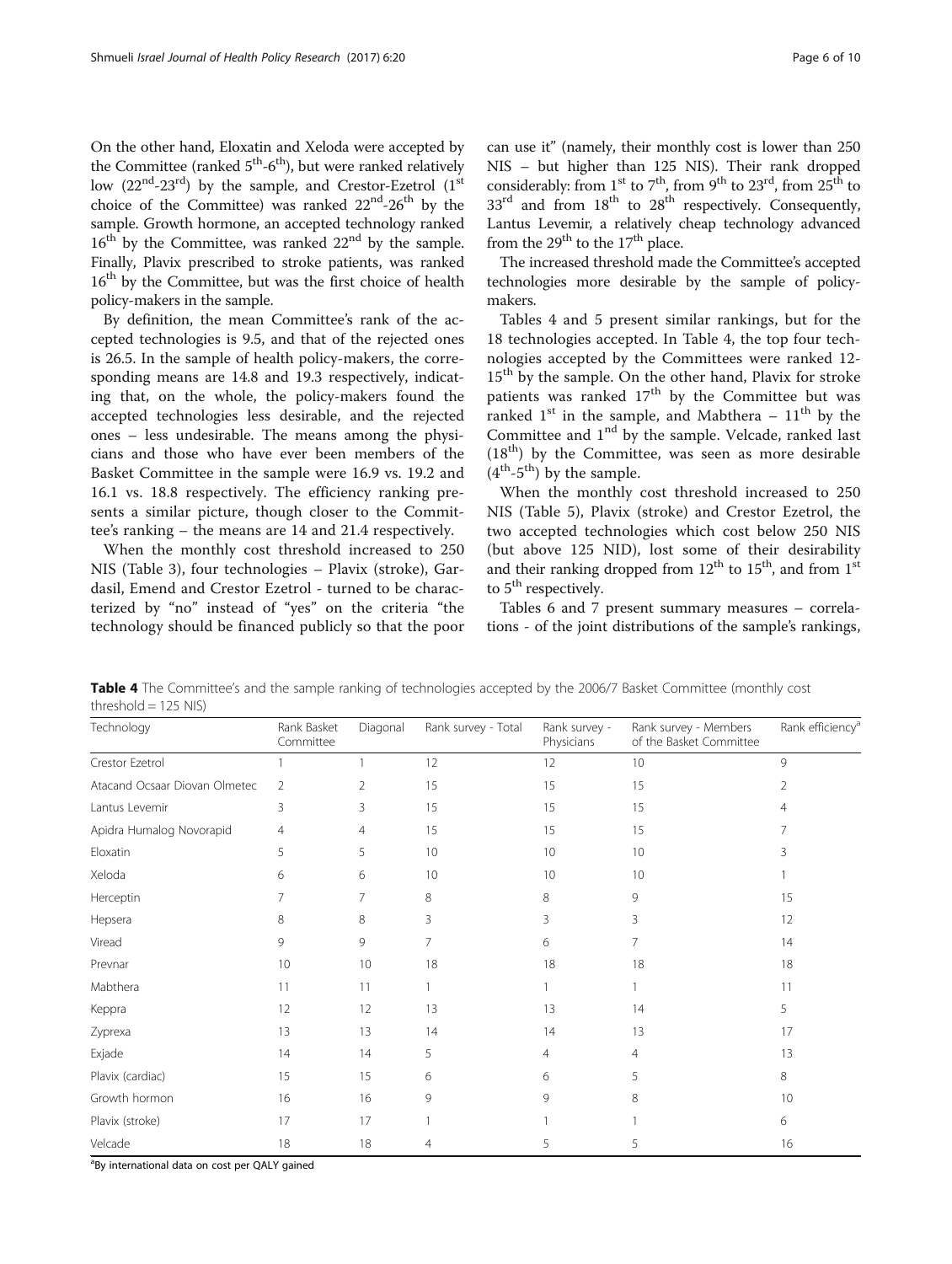| Technology                    | Rank Basket<br>Committee | Diagonal       | Rank survey - Total | Rank survey -<br>Physicians | Rank survey - Members of<br>the Basket Committee | Rank efficiency <sup>a</sup> |
|-------------------------------|--------------------------|----------------|---------------------|-----------------------------|--------------------------------------------------|------------------------------|
| Crestor Ezetrol               |                          |                | 15                  | 15                          | 15                                               | 9                            |
| Atacand Ocsaar Diovan Olmetec | 2                        | 2              | 15                  | 15                          | 15                                               | 2                            |
| Lantus Levemir                | 3                        | 3              | 12                  | 12                          | 10                                               | 4                            |
| Apidra Humalog Novorapid      | 4                        | 4              | 15                  | 15                          | 15                                               |                              |
| Eloxatin                      | 5                        | 5              | 10                  | 10                          | 10                                               | 3                            |
| Xeloda                        | 6                        | 6              | 10                  | 10                          | 10                                               |                              |
| Herceptin                     | 7                        | $\overline{7}$ | 8                   | 8                           | 9                                                | 15                           |
| Hepsera                       | 8                        | 8              | 2                   | 2                           | 2                                                | 12                           |
| Viread                        | 9                        | 9              | 7                   | 5                           | 7                                                | 14                           |
| Prevnar                       | 10                       | 10             | 18                  | 18                          | 18                                               | 18                           |
| Mabthera                      | 11                       | 11             |                     |                             |                                                  | 11                           |
| Keppra                        | 12                       | 12             | 13                  | 13                          | 14                                               | 5                            |
| Zyprexa                       | 13                       | 13             | 14                  | 14                          | 13                                               | 17                           |
| Exjade                        | 14                       | 14             | $\overline{4}$      | 3                           | 3                                                | 13                           |
| Plavix (cardiac)              | 15                       | 15             | 5                   | 5                           | $\overline{4}$                                   | 8                            |
| Growth hormon                 | 16                       | 16             | 9                   | 9                           | 8                                                | 10                           |
| Plavix (stroke)               | 17                       | 17             | 5                   | 5                           | 4                                                | 6                            |
| Velcade                       | 18                       | 18             | 3                   | 4                           | 4                                                | 16                           |

<span id="page-6-0"></span>Table 5 The Committee's and the sample ranking of technologies accepted by the 2006/7 Basket Committee (monthly cost threshold  $= 250$  NIS)

<sup>a</sup>By international data on cost per QALY gained

the Committee's ranking and the efficiency ranking of all and accepted technologies respectively, and for the two monthly cost thresholds.

Table 6 presents the correlations for all technologies. Rejected technologies were assigned the mean of 19–34, 26.5. For the 125 and 250 NIS thresholds, the sample's and the Committee's rankings are uncorrelated. The correlation between the Committee's and the efficiency rankings is relatively high and significant (0.45).

Among accepted technologies (Table [7\)](#page-7-0), for both cost thresholds, the sample's and the Committee's rankings

are relatively highly and significantly negatively correlated. The efficiency ranking is uncorrelated with the sample's rankings, and correlates (marginally significant) positively with the Committee's ranking.

Figure [1](#page-7-0) portrays the fit of the Committee's, the total sample's, and the efficiency rankings graphically. The Figure indicates that, with the two cost thresholds, the lack of fit concentrates in the extremes: the four top and the bottom two technologies of the Committee's ranking are ranked almost inversely by the sample.

|  |  |  |  |  |  |  | Table 6 Correlations among the different rankings: all technologies, monthly cost threshold = 125 and 250 NIS |  |  |  |
|--|--|--|--|--|--|--|---------------------------------------------------------------------------------------------------------------|--|--|--|
|--|--|--|--|--|--|--|---------------------------------------------------------------------------------------------------------------|--|--|--|

|                                                                                                          | Rank Basket<br>Committee <sup>a</sup> | Rank survey -<br>Total | Rank survey -<br>Physicians | Rank survey - Members<br>of the Basket Committee | Rank efficiency    |
|----------------------------------------------------------------------------------------------------------|---------------------------------------|------------------------|-----------------------------|--------------------------------------------------|--------------------|
| Monthly cost threshold $= 125$ NIS                                                                       |                                       |                        |                             |                                                  |                    |
| Correlation with the Committee's ranking - All<br>technologies (survey: 1-34, Committee: NO = 26.5)      | 1.000                                 | 0.035                  | 0.036                       | 0.096                                            | 0.450 <sup>a</sup> |
| Correlation with the Efficiency ranking - All technologies<br>(survey: $1-34$ , Committee: $NO = 26.5$ ) | $0.450$ <sup>a</sup>                  | 0.067                  | 0.040                       | 0.176                                            | 1.000              |
| Monthly cost threshold $=$ 250 NIS                                                                       |                                       |                        |                             |                                                  |                    |
| Correlation with the Committee's ranking - All<br>technologies (survey: 1-34, Committee: NO = 26.5)      | 1.000                                 | 0.101                  | 0.106                       | 0.150                                            | $0.450^{\circ}$    |
| Correlation with the Efficiency ranking - All technologies<br>(survey: $1-34$ , Committee: $NO = 26.5$ ) | $0.450$ <sup>a</sup>                  | 0.136                  | 0.132                       | 0.241                                            | 1.000              |
|                                                                                                          |                                       |                        |                             |                                                  |                    |

<sup>a</sup>Significant at 0.05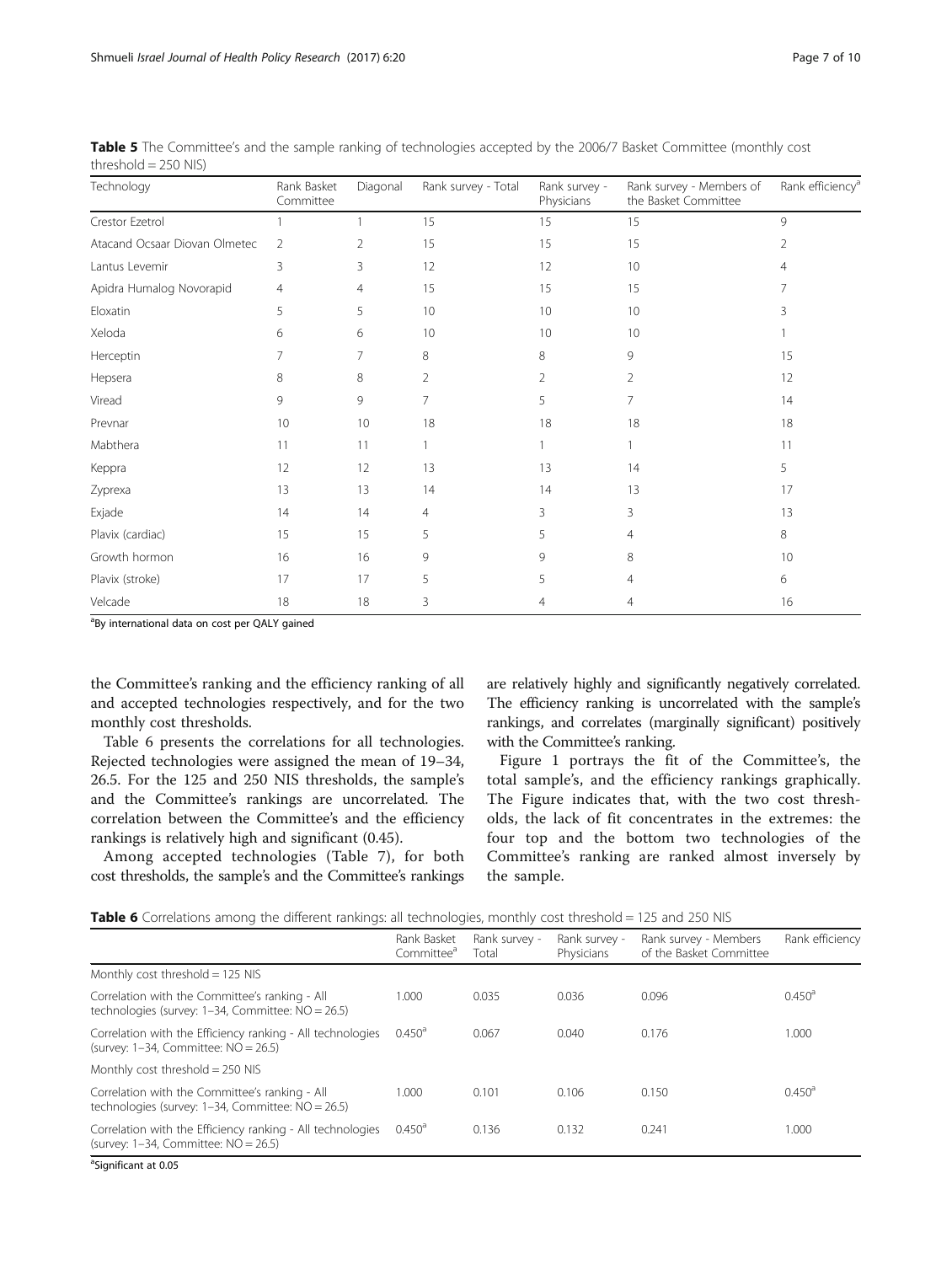<span id="page-7-0"></span>Table 7 Correlations among the different rankings: accepted technologies, monthly cost threshold = 125 and 250 NIS

|                                                                                   | Rank Basket<br>Committee <sup>a</sup> | Rank survey - Total   | Rank survey -<br>Physicians | Rank survey - Members<br>of the Basket Committee | Rank efficiency      |
|-----------------------------------------------------------------------------------|---------------------------------------|-----------------------|-----------------------------|--------------------------------------------------|----------------------|
| Monthly cost threshold $= 125$ NIS                                                |                                       |                       |                             |                                                  |                      |
| Correlation with the Committee's ranking -<br>Accepted technologies (survey:1-18) | 1.000                                 | $-0.541$ <sup>a</sup> | $-0.528$ <sup>a</sup>       | $-0.529$ <sup>a</sup>                            | $0.434$ <sup>a</sup> |
| Correlation with the Efficiency ranking - Accepted<br>technologies (survey: 1-18) | $0.434^{b}$                           | $-0.146$              | $-0.149$                    | $-0.150$                                         | 1.000                |
| Monthly cost threshold $= 250$ NIS                                                |                                       |                       |                             |                                                  |                      |
| Correlation with the Committee's ranking -<br>Accepted technologies (survey:1-18) | 1.000                                 | $-0.530$ <sup>a</sup> | $-0.513$ <sup>a</sup>       | $-0.537$ <sup>a</sup>                            | $0.434^{b}$          |
| Correlation with the Efficiency ranking -<br>Accepted technologies (survey: 1-18) | $0.434^{b}$                           | $-0.169$              | $-0.179$                    | $-0.142$                                         | 1.000                |

<sup>a</sup>Significant at 0.05

<sup>b</sup>significant at 0.10

## Discussion

The prioritization of new technologies submitted for public finance, expected from the Basket Committee, is the most dramatic manifestation of the tension between equity and efficiency considerations in health policy.

We used a recent DCE to predict - based on the stated preferences of Israeli health policy-makers - the desirability of 18 technologies which were accepted by the 2006/7 Basket Committee and 16 which were not.

The results show that, in general, the ranking resulted from the DCE does not agree with the Committee's inclusion decisions and its ranking. The correlation between the two is null for the entire set of technologies, and negative for the accepted technologies. In particular, the disagreement is pronounced in the two extremes: top technologies accepted by the Committee are ranked  $15<sup>th</sup>$  (out of 18) by the sample, and the two last technologies ranked  $17<sup>th</sup>$ -18<sup>th</sup> by the Committee were ranked  $4<sup>th</sup>$ -5<sup>th</sup> by the sample.

Interestingly, the Committee's inclusion decisions (and to a lesser extent - the ranking of the accepted technologies) are more related to efficiency considerations than to the ranking derived from the preferences of Israeli health policy-makers. As was mentioned earlier, the Israeli health policy-makers tend, at the declarative level, to balance equity and efficiency considerations. It seems that, in general, the members of the Basket Committee tend to prefer efficiency considerations more than health policymakers in general.

Several explanations are suggested. First, the survey's ranking is based on stated preferences while that of the Committee reflects revealed preferences. Real-

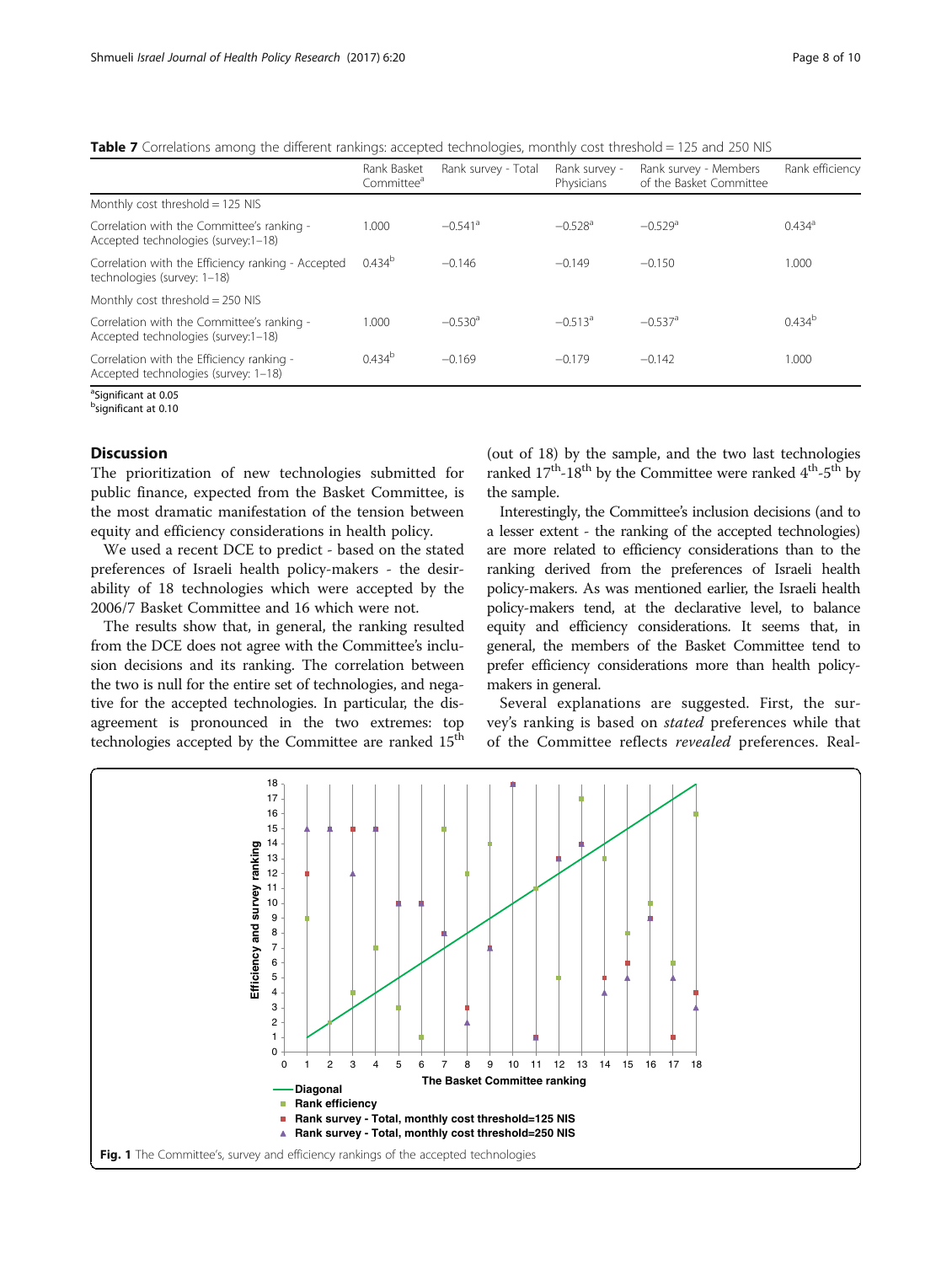<span id="page-8-0"></span>life decisions are complex and involve many dimensions. Real-life prioritizations are based on additional criteria which were not included in the seven presented to the respondents. Furthermore, these criteria might interact in a way that the additive utility construct, which is the basis for DCE, cannot accommodate.

Second, the finding that the Committee's ranking agrees more with the efficiency ranking might be a result of the real budget constraint under which the Committee prioritizes the technologies. Facing a budget constraint, one of the major considerations of the Committee is the budget impact of the technology under consideration (namely, what share of the budget would the technology use if accepted). Since cheap technologies are more likely than expensive ones to have both lower budget impact and to be cost-effective (i.e., to rank high on the efficiency ranking), the Committee's inclusion decision and its ranking are expected to be more correlated with the efficiency ranking than with the survey's, even if the chief efficiency consideration cost per QALY criterion - is assigned a low weight or even ignored.

A confirmation of these two explanations stems from the comparison of the weights – and hence the ranking – attached to the criteria by health policy-makers who have ever served on a Basket Committee with those of health policy-makers who have not. As in the case of the actual Committee's prioritization, those who have had the experience of "real" deliberations, assign a higher weight to efficiency considerations at the expense of equity ones.

The third possible explanation is related to the fact that some of the Committee's members are "public nominations" rather than policy-makers. However, if the preferences of policy-makers in the Committee are similar to those surveyed, that would mean that the "public nominations" show a higher tendency towards efficiency, which is hardly believable.

Finally, the time gap between the Committee's decisions and ranking and that derived from the survey is almost 10 years. Social norms and values might have changed over the years, leading to differences in the preferences of the Israeli health policy-makers.

Clearly, the task faced by the Committee is not an easy one. However, the existing "guidelines" and "instructions" (issued by the Ministry of Health) for the work of the Committee relate more to the organizational aspects and to the principles to be discussed, rather than trying to provide a more structured framework to the prioritization process, namely, which criteria to be used and what are their relative weights. Consequently, the Committee's decision process is not transparent, hard to be evaluated, unclear and might be inconsistent.

More and more researchers comment on the work of the Israeli Committee and on its decisions [[7](#page-9-0)–[12](#page-9-0)]. Golan

and Hansen [[12\]](#page-9-0) even propose a decision-support tool based on the principle of "value for money". The present findings point to the need of health policy-makers in Israel to align and coordinate their decision processes with respect to the equity and efficiency criteria for prioritization and their weights.

#### **Conclusions**

The findings presented above indicate that the preferences of the members of the Basket Committee regarding the efficiency-equity tradeoff do not match those of health policy makers. It seems that in real life prioritization facing a budget constraint, health policy makers turn toward efficiency considerations. In order for Israeli health policy to be consistent and well coordinated across policy-makers in various functions , some discussions and exchanges are needed in order to arrive at a common set of preferences with respect to equity and efficiency considerations.

#### Acknowledgements

Special thanks are due to Ofra Golan for her invaluable contribution.

#### Funding

This study was financed by a grant from the Israeli National Institute for Health Policy Research.

#### Availability of data and materials

Data will not be shared at the moment since the authors have not completed its analysis.

#### Competing interests

The author declares that he has no competing interests

#### Ethics approval and consent to participate

The study was approved by the Ethics Committee of the Faculty of Social Sciences of the Hebrew University of Jerusalem.

#### Publisher's Note

Springer Nature remains neutral with regard to jurisdictional claims in published maps and institutional affiliations.

#### Received: 31 December 2015 Accepted: 29 March 2017 Published online: 30 April 2017

#### References

- 1. Culyer AJ. The bogus conflict between efficiency and vertical equity. Health Econ. 2006;15:1155–8.
- 2. Williams A, Tsuchiya A, Dolan P. Eliciting equity efficiency trade-offs in health. In: Smith P, Ginnelly L, Sculpher M, editors. Health policy and economics: opportunities and challenges. Maidenhead: Open University Press; 2005. p. 64–87.
- 3. Israeli Ministry of Health: The Procedure of Updating the Health Services Basket – February 2010. 2011, [Hebrew] Jerusalem, [[http://www.](http://www.health.gov.il/hozer/sal_noal181010.pdf) [health.gov.il/hozer/sal\\_noal181010.pdf](http://www.health.gov.il/hozer/sal_noal181010.pdf)]
- 4. Shmueli A. Economic evaluation of the decisions of the Israeli public committee for updating the national list of health services in 2006/7. Value Health. 2009;12:202–6.
- 5. Shmueli A., Golan O., Paolucci F. and Mentzakis E. Efficiency and equity considerations in the preferences of health policy-makers in Israel, Israel Journal of Health Policy Research. 2017. doi[:10.1186/s13584-017-0142-7](http://dx.doi.org/10.1186/s13584-017-0142-7).
- 6. Mirelman A, Mentzakis E, Kinter E, et al. Decision making criteria among national policy-makers in five countries: a discrete choice experiment eliciting relative preferences for equity and efficiency. Value Health. 2012;15:534–9.